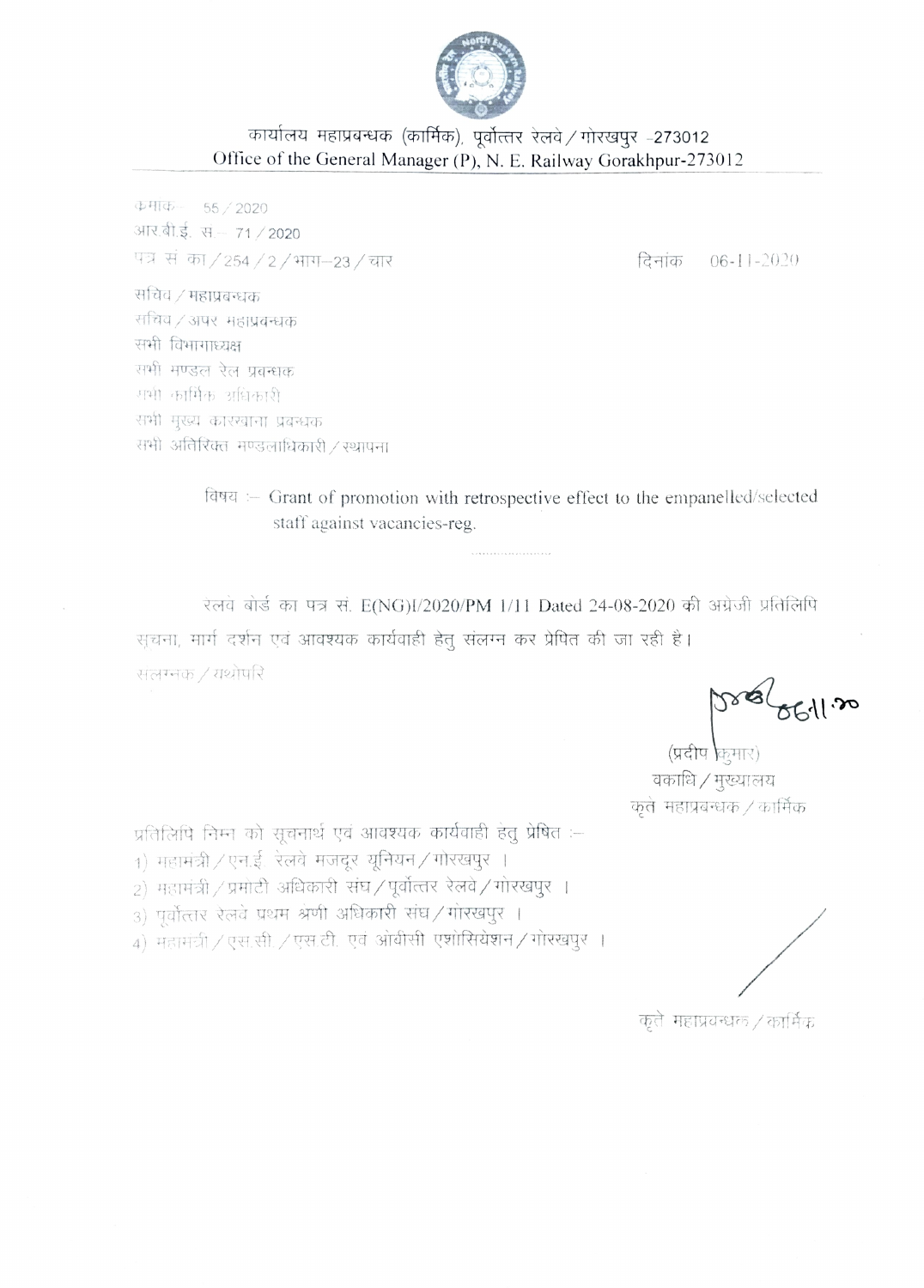

## कार्यालय महाप्रवन्धक (कार्मिक), पूर्वोत्तर रलवे / गोरखपुर -273012 Office of the General Manager (P), N. E. Railway Gorakhpur-273012

いりゃ いっぺつ20 邪(年3年) 11 71/2020 ण्ड{ाग=का√254/2/भाग-23/घार सबिय√ महाप्रकश्मक सौंचपार अवर भाषाप्रधानक मभी विभागाध्यक्ष यभा मण्डल रल प्रक्चक गयी कार्मिक अधिकारी गर्भा गुल्जा कारखाना प्रयन्धक पर्याः अभिन्धितः मण्डलाधिकारी / स्थापना

दिनांक 06-11-2020

विषय : Grant of promotion with retrospective effect to the empanelled/selected staff against vacancies-reg.

ग्सव वार्ड का पत्र से E(NG)I/2020/PM 1/11 Dated 24-08-2020 की अंग्रेजी प्रतिलिपि पुलना, मार्ग दर्शन एवं आवश्यक कार्यवाही हेतू संलग्न कर प्रेपित की जा रही है। मन्त्रमक रथवार्मर

(प्रदीप कमार) वकाधि / मुख्यालय कुतं महाप्रबन्धक / कार्मिक

प्रतिभिपि निम्न को सूचनार्थ एवं आवश्यक कार्यवाही हेतू प्रेषित :-1) महामंत्री / एन.ई. रलवे मजदर युनियन / गोरखपुर । 2) महागंधी/प्रमाठी अधिकारी संघ/पूर्वोत्तर रेलवे/गोरखपुर । 3) पूर्वातार फेनव प्रथम श्रणी अधिकारी संघ / गोरखपर ।

4) भन्नमधी ⁄ एस थी ∕ एस.टी एवं आंबीसी एशोसियेशन ∕ गोरखपुर ।